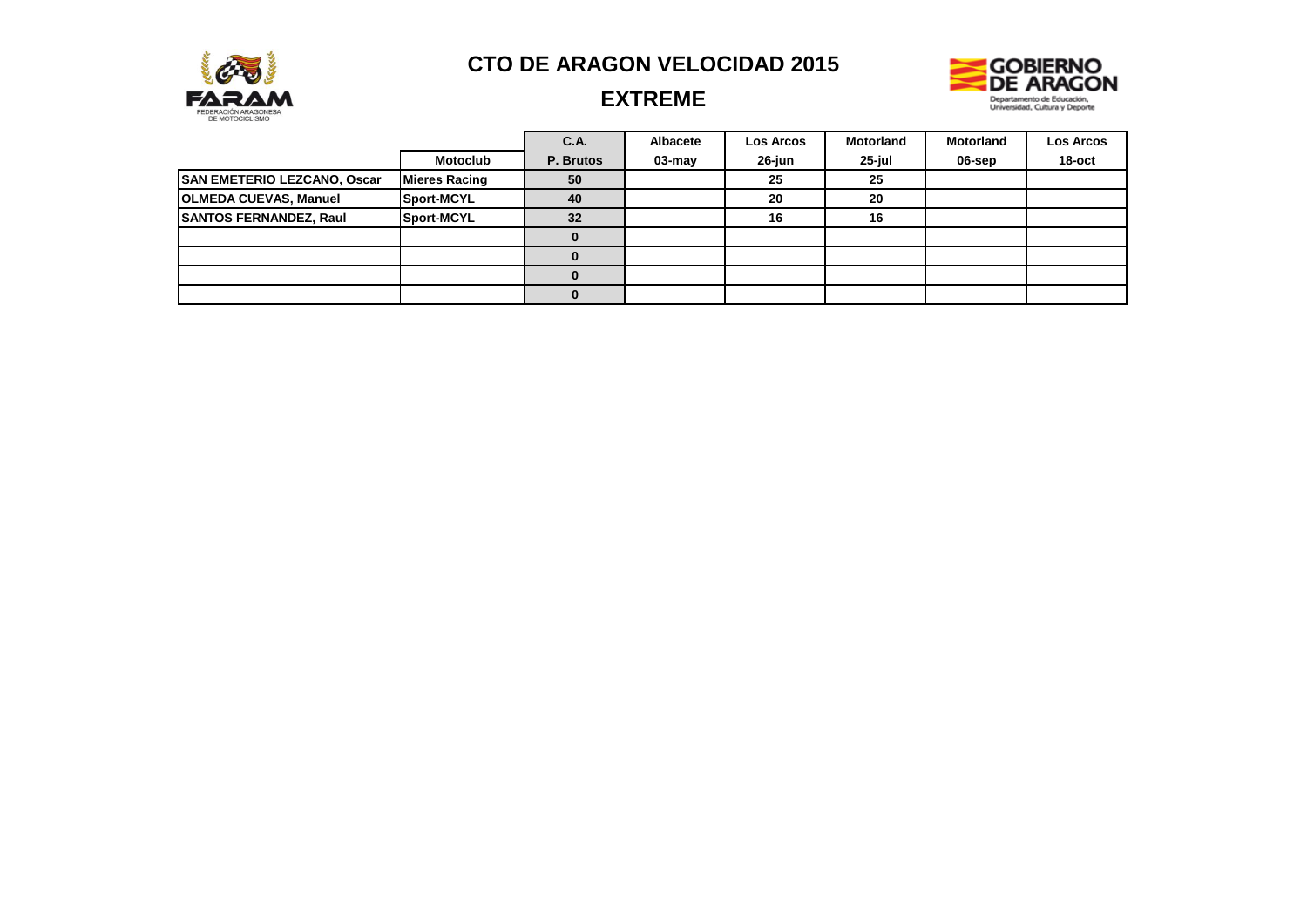

## **SUPERSPORT**



|                                 |                         | C.A.      | <b>Albacete</b> | <b>Los Arcos</b> | <b>Motorland</b> | <b>Motorland</b> | <b>Los Arcos</b> |
|---------------------------------|-------------------------|-----------|-----------------|------------------|------------------|------------------|------------------|
|                                 | <b>Motoclub</b>         | P. Brutos | $03$ -may       | 26-jun           | 25-jul           | 06-sep           | $18$ -oct        |
| <b>PEREZ SOTO, Pedro</b>        | <b>Cibeles Logistc</b>  | 65        | 20              | 25               | 20               |                  |                  |
| <b>ORDAS AGUADO, Jesús</b>      | <b>Cibeles Logistc</b>  | 41        | 25              |                  | 16               |                  |                  |
| <b>PEREZ TAPIA, Juan Carlos</b> | Aragón Sport            | 33        | 13              | 20               |                  |                  |                  |
| <b>MORALES AIBAR, Paco</b>      | <b>ADM Paco Morales</b> | 25        |                 |                  | 25               |                  |                  |
| <b>IMALO GONZALEZ, Alan</b>     | <b>PM Oscense</b>       | 16        | 16              |                  |                  |                  |                  |
|                                 |                         |           |                 |                  |                  |                  |                  |
|                                 |                         |           |                 |                  |                  |                  |                  |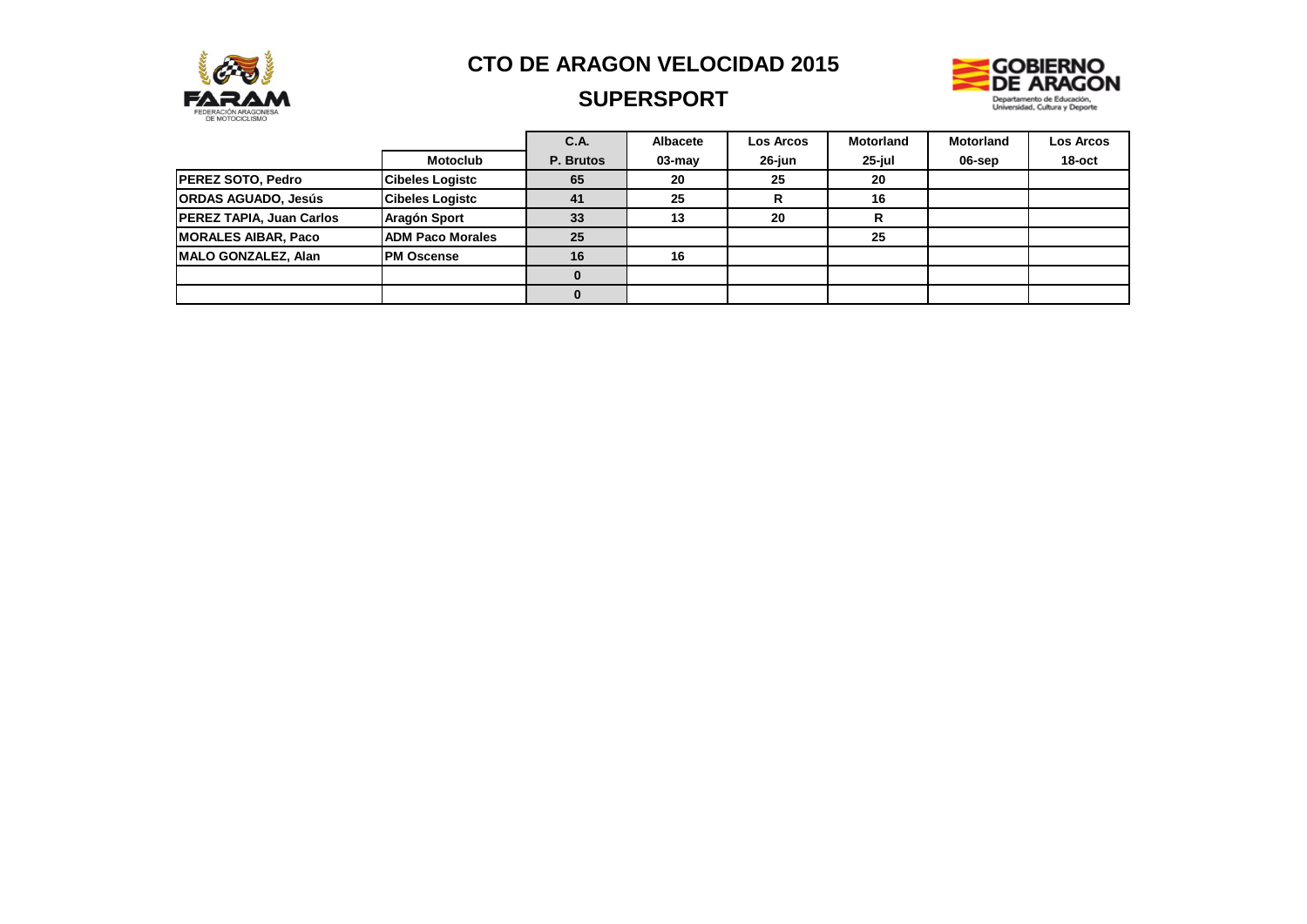

## **JUNIOR-AMATEUR 1000**



|                                    |                     | <b>C.A.</b>  | Albacete   | <b>Los Arcos</b> | <b>Motorland</b> | <b>Motorland</b> | <b>Los Arcos</b> |
|------------------------------------|---------------------|--------------|------------|------------------|------------------|------------------|------------------|
|                                    | <b>Motoclub</b>     | P. Brutos    | $03 - may$ | 26-jun           | 25-jul           | 06-sep           | 18-oct           |
| GONZALEZ PENA, Jesús Mª            | <b>IMieres</b>      | 57           | 16         | 25               | 16               |                  |                  |
| <b>GARCIA PONCE, Alexander</b>     | Namma31 Racing      | 50           | 25         | R                | 25               |                  |                  |
| <b>GALLEGO PALACIO, Ruben</b>      | <b>Sport-MCYL</b>   | 40           | 20         | 20               | $\mathsf{R}$     |                  |                  |
| RODRIGUEZ JIMENEZ, Ivan            | Sport-MCYL          | 36           |            | 16               | 20               |                  |                  |
| <b>JUARRANZ CHAMORRO, Cristona</b> | T. Tron-a2-Joven In | 26           | 13         |                  | 13               |                  |                  |
| <b>GARRIDO VICENTE, Israel</b>     | <b>Sport-MCYL</b>   | 24           |            | 13               | 11               |                  |                  |
| FERNANDEZ DE LA CAMARA, David      | Sport-MCYL          | 11           |            | 11               |                  |                  |                  |
| <b>ARNAIZ CAMPO, Pedro</b>         | <b>Arnaiz Comp</b>  | $\mathbf{0}$ | R          | R                |                  |                  |                  |
| DE LAS HERAS SANZ, Daniel          | Sport-MCYL          | $\mathbf{0}$ |            | R                |                  |                  |                  |
| <b>CORTAZAR BUESA, Yon</b>         |                     | $\mathbf{0}$ |            | R                |                  |                  |                  |
|                                    |                     | $\mathbf{0}$ |            |                  |                  |                  |                  |
|                                    |                     | $\bf{0}$     |            |                  |                  |                  |                  |
|                                    |                     | $\mathbf{0}$ |            |                  |                  |                  |                  |
|                                    |                     | $\bf{0}$     |            |                  |                  |                  |                  |